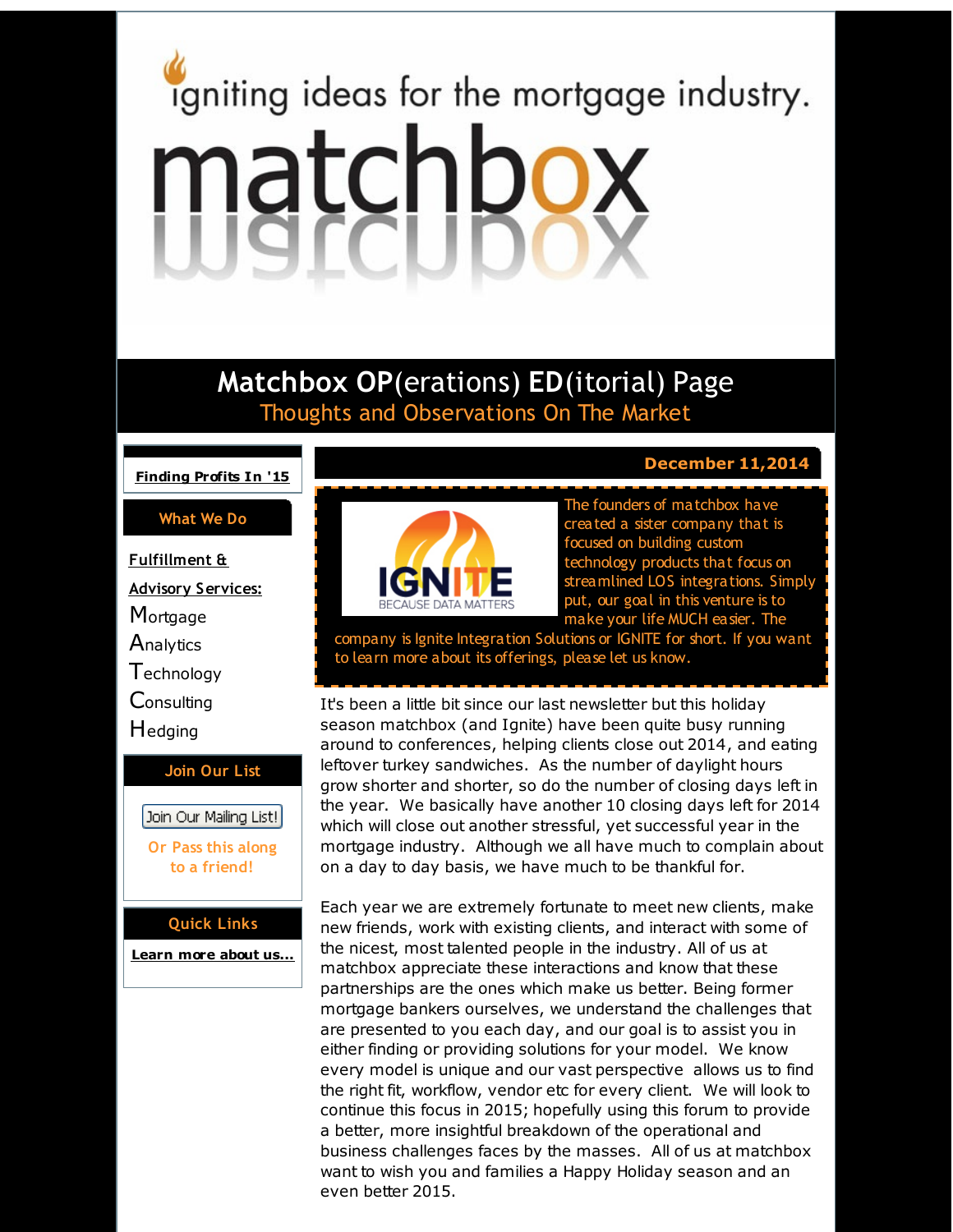## **matchbox -** *We Speak Mortgage*

### **Finding Profit In '15**

The latest Quarterly MBA Profitability report displays a common theme that most firms are experiencing - volume is up - profit is down. For Q4, we all know volume will trend down for most so will we see profit up? Or will it be a case of volume down - profit down? That's a combination that many faced a year ago. We're doing our best to ensure clients face stable to increasing profits QoQ. There is no doubt that every secondary client of matchbox's is able to increase yield and every technology client is able to operate more efficiently.

The constant theme of shrinking margins come in many shapes and sizes and as we come to a close for this year, these items should be reviewed to see how they can be improved upon for 2015:

- Integration Expenses: There has been a tremendous amount of consolidation this year with the M&A market being red hot. Some of these deals have been opportunistic while others have been carefully and strategically conceived. The challenge in these integrations is that it takes some time for the synergies to be realized, if at all, so while volume increases are immediately felt, time will tell if profits will follow. In theory, the topic of profits should be a question answered not with an 'if', but rather 'when'. Unfortunately, many of these transactions are not taking advantage of any economies of scale. Entities are retaining most of the their former staff and not shrinking expenses or leveraging scale in an optimal manner. It will be interesting to see how long this will last and how these integrations that look good on paper become challenged on a cultural level when profits are stressed and reality hits.
- Optimal Secondary Execution: We are seeing firms, especially ones that are hedging continuing to struggle with hitting their goals and maximizing their gain on sale. But heck, at least they've taken a step in the right direction. And for those who aren't hedging/delivering mandatory, what is taking you so long!?!?!?! There are many reasons lenders struggle, but there is no excuse for secondary execution to drop or flat-line heading into 2015. Why do so many struggle?

- Poor data or reporting. Not you? Yes, you!

- Pricing to the street based on misguided set of investors that are n/a or incomplete. Crazy, but true! If you've had Chase in your model in Q3/Q4, you know what we're talking about.

-Limited execution - It seems as though almost daily there are new investor outlets with minimal overlays. Think you have the best set of investors? This market is everchanging, think again!

-Post-lock adjustments/COCs - Please don't tell us that you're heading into 2015 with Ops manually reminding Secondary of updates to loan files.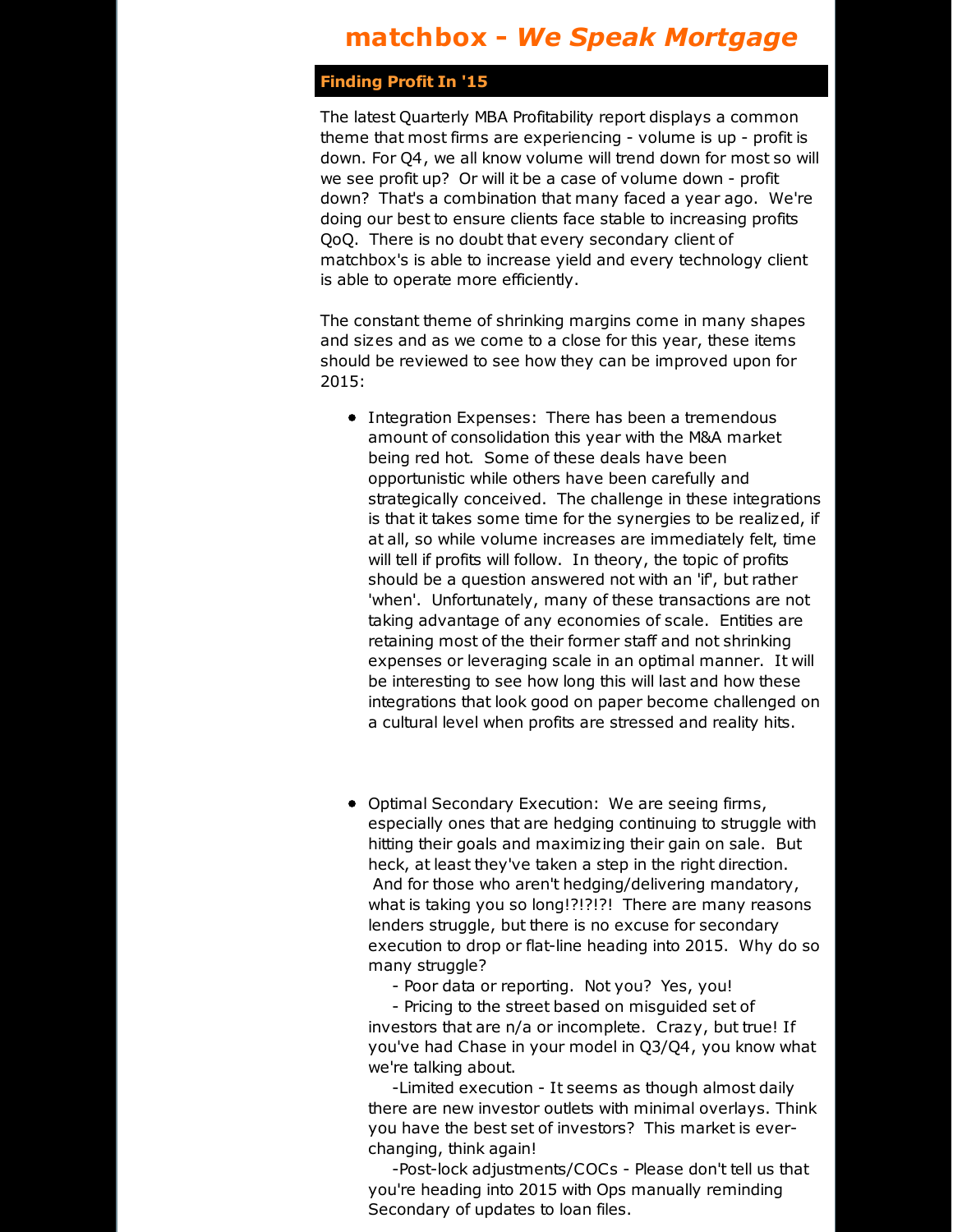We can go on and on here, but these are just some common themes, regardless of hedge advisory firm, or Secondary Manager.

- New Investors: As previously mentioned, coming into the year we were seeing a number of new investors or ones that were historically Tier 2 or 3 start to dominate allocation sheets. These investors are no longer niche or fringe players - they're actually impacting Wells Fargo volume. Interestingly, the investor allocation and execution experiences are not constant among correspondent sellers. Pacific Union may be great for one lender, but not another. Same can be said for PennyMac and 5 to 10 other investors. Bid tapes haven't been this popular with investors since the subprime days. What this tells us is that there's tremendous opportunity for those who are aggressively negotiating with new outlets for the best price. Execution outlets should have grown in 2014 and the trend should certainly continue in 2015.
- Cost of Underwriting: Like the business ventures, volume and profit, the same can be said about Underwriters and Underwriter output. There has been an increase in number of Underwriters at most firms this year, but Underwriting output has decreased to 1-2 files per day. With Underwriters coming at the biggest cost, their output has a large impact on profitability. We are not seeing many improvements in this area which is greatly affecting lender's bottom line. Firms have to go into 2015 with ideas on how to double Underwriter output next year. It is a crucial balancing point which has tangible benefits on many areas of productivity and profitability. Many lenders still recognize that they are 'not fully utilizing' their technology. Nowhere is this felt more than in Underwriting and Ops. Want to make Sales happy? Let 2015 be the year of LOS and Underwriting efficiency.
- CFPB, Webinar, & Seminar Costs: I would be curious to see if firms added a GL code called CFPB Webinar and see if that GL line would be in the top 5 expenses. Firms are spending an absurd amount of time and money attempting to interpret CFPB guidelines and building CMS's. It is by far the biggest fear for any management team. Documenting policies, test audits and improving the compliance process via LOS programming have become standard industry practice. If you've heard of these approaches, but have not implemented anything internally, 2015 should be a busy year! And just when we get comfortable operating in a good rhythm, the new RESPA - TIL changes will be coming into effect.
- Millenials, First Time Home Buyers, student Loan debt: These 3 items are hot topics for conversation and debate. They are also key components on where our industry's growth will come from in 2015, 2016, and 2017. These demographics should be the focal point of any business plan moving forward. It's a lender's job to figure out how to market to them and ultimately get them into homes and out